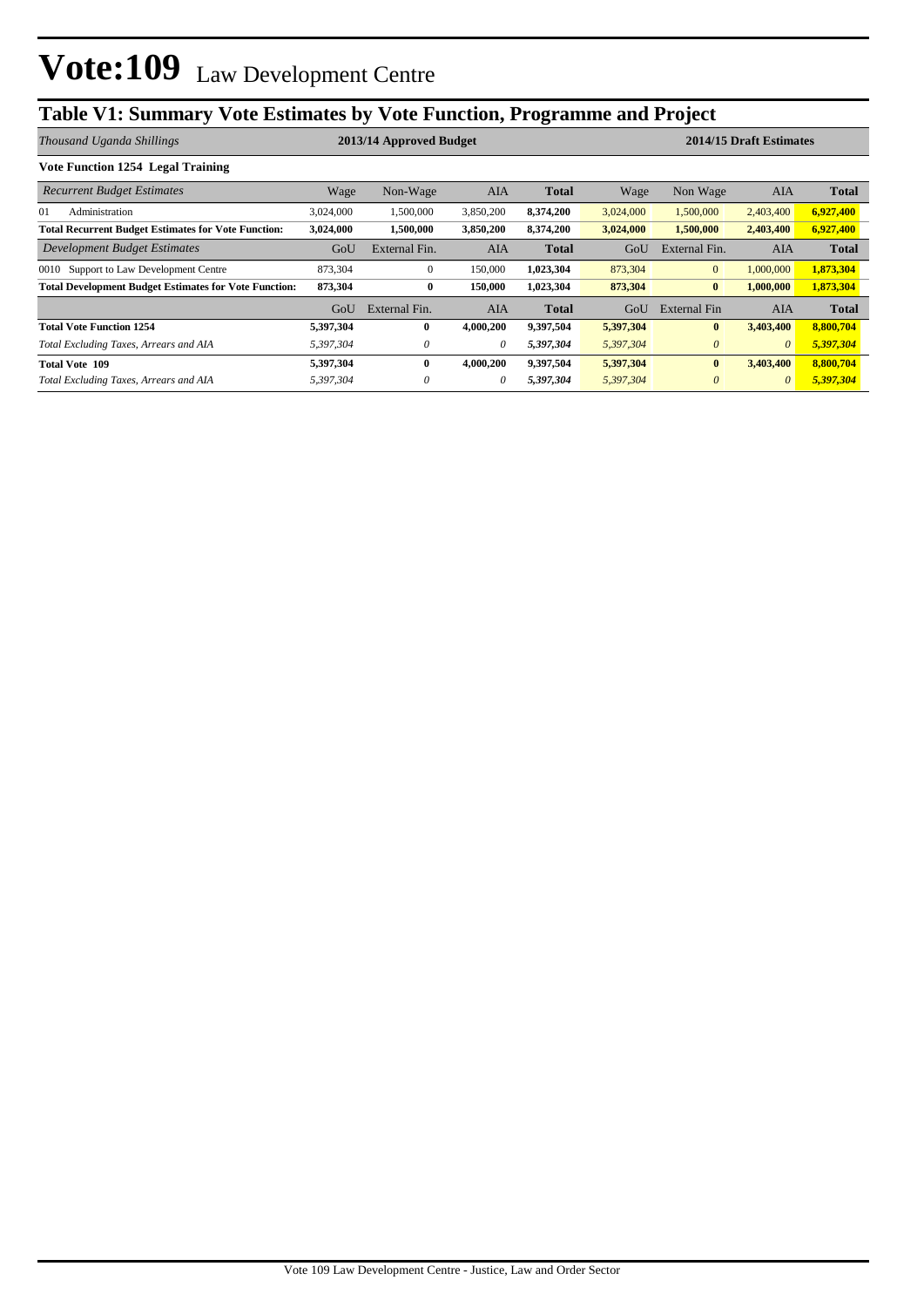## **Table V2: Summary Vote Estimates by Item**

| Thousand Uganda Shillings                                 | 2013/14 Approved Budget |                   |                  |               | 2014/15 Draft Estimates |                       |                       |              |
|-----------------------------------------------------------|-------------------------|-------------------|------------------|---------------|-------------------------|-----------------------|-----------------------|--------------|
|                                                           |                         | GoU External Fin. | AIA              | <b>Total</b>  |                         | GoU External Fin.     | AIA                   | Total        |
| <b>Employees, Goods and Services (Outputs Provided)</b>   | 4,524,000               | 0                 | 3,850,200        | 8,374,200     | 4,524,000               | 0                     | 2,403,400             | 6,927,400    |
| 211102 Contract Staff Salaries (Incl. Casuals, Temporary) | 3,024,000               | $\boldsymbol{0}$  | $\boldsymbol{0}$ | 3,024,000     | 3,024,000               | $\boldsymbol{0}$      | $\mathbf{0}$          | 3,024,000    |
| 211103 Allowances                                         | $\boldsymbol{0}$        | $\boldsymbol{0}$  | 715,080          | 715,080       | $\boldsymbol{0}$        | $\mathbf{0}$          | 705,000               | 705,000      |
| 212101 Social Security Contributions                      | $\overline{0}$          | $\boldsymbol{0}$  | 61,367           | 61,367        | $\mathbf{0}$            | $\mathbf{0}$          | 301,400               | 301,400      |
| 213001 Medical expenses (To employees)                    | $\mathbf{0}$            | $\boldsymbol{0}$  | 54,000           | 54,000        | 110,000                 | $\mathbf{0}$          | $\bf{0}$              | 110,000      |
| 213002 Incapacity, death benefits and funeral expenses    | $\mathbf{0}$            | $\boldsymbol{0}$  | 20,000           | 20,000        | $\mathbf{0}$            | $\bf{0}$              | 30,000                | 30,000       |
| 213003 Retrenchment costs                                 | 1,500,000               | $\boldsymbol{0}$  | $\boldsymbol{0}$ | 1,500,000     | $\mathbf{0}$            | $\mathbf{0}$          |                       | $\mathbf{0}$ |
| 213004 Gratuity Expenses                                  | $\boldsymbol{0}$        | $\boldsymbol{0}$  | 225,050          | 225,050       | 316,000                 | $\bf{0}$              | $\mathbf{0}$          | 316,000      |
| 221001 Advertising and Public Relations                   | $\boldsymbol{0}$        | $\bf{0}$          | 40,000           | 40,000        | $\boldsymbol{0}$        | $\boldsymbol{0}$      | 30,000                | 30,000       |
| 221002 Workshops and Seminars                             | $\boldsymbol{0}$        | $\boldsymbol{0}$  | 110,000          | 110,000       | $\mathbf{0}$            | $\bf{0}$              | 130,000               | 130,000      |
| 221003 Staff Training                                     | $\boldsymbol{0}$        | $\boldsymbol{0}$  | 61,303           | 61,303        | 85,000                  | $\mathbf{0}$          | $\mathbf{0}$          | 85,000       |
| 221004 Recruitment Expenses                               | $\boldsymbol{0}$        | $\boldsymbol{0}$  | 5,000            | 5,000         | $\mathbf{0}$            | $\bf{0}$              | 5,000                 | 5,000        |
| 221005 Hire of Venue (chairs, projector, etc)             | $\mathbf{0}$            | $\boldsymbol{0}$  | 30,000           | 30,000        | $\mathbf{0}$            | $\mathbf{0}$          | 10,000                | 10,000       |
| 221007 Books, Periodicals & Newspapers                    | $\mathbf{0}$            | $\boldsymbol{0}$  | 10,400           | 10,400        | $\mathbf{0}$            | $\mathbf{0}$          | 15,000                | 15,000       |
| 221008 Computer supplies and Information Technology (IT)  | $\mathbf{0}$            | $\boldsymbol{0}$  | 20,000           | 20,000        | 65,000                  | $\mathbf{0}$          |                       | 65,000       |
| 221009 Welfare and Entertainment                          | $\mathbf{0}$            | $\boldsymbol{0}$  | 60,000           | 60,000        | $\mathbf{0}$            | $\mathbf{0}$          | 60,000                | 60,000       |
| 221011 Printing, Stationery, Photocopying and Binding     | $\boldsymbol{0}$        | $\boldsymbol{0}$  | 595,000          | 595,000       | 293,000                 | $\boldsymbol{0}$      | 70,000                | 363,000      |
| 221012 Small Office Equipment                             | $\boldsymbol{0}$        | $\boldsymbol{0}$  | 10,000           | 10,000        | $\boldsymbol{0}$        | $\mathbf{0}$          | 10,000                | 10,000       |
| 221014 Bank Charges and other Bank related costs          | $\boldsymbol{0}$        | $\boldsymbol{0}$  | 10,000           | 10,000        | $\boldsymbol{0}$        | $\mathbf{0}$          | 10,000                | 10,000       |
| 221017 Subscriptions                                      | $\boldsymbol{0}$        | $\boldsymbol{0}$  | 30,000           | 30,000        | $\boldsymbol{0}$        | $\mathbf{0}$          | 20,000                | 20,000       |
| 222001 Telecommunications                                 | $\boldsymbol{0}$        | $\boldsymbol{0}$  | 24,000           | <b>24,000</b> | $\mathbf{0}$            | $\bf{0}$              | 40,000                | 40,000       |
| 222002 Postage and Courier                                | $\mathbf{0}$            | $\boldsymbol{0}$  | 1,000            | 1,000         | $\mathbf{0}$            | $\bf{0}$              | 1,000                 | 1,000        |
| 222003 Information and communications technology (ICT)    | $\boldsymbol{0}$        | $\boldsymbol{0}$  | 40,000           | 40,000        | 100,000                 | $\mathbf{0}$          |                       | 100,000      |
| 223001 Property Expenses                                  | $\mathbf{0}$            | $\bf{0}$          | 15,000           | 15,000        | $\mathbf{0}$            | $\mathbf{0}$          | 80,000                | 80,000       |
| 223002 Rates                                              | $\mathbf{0}$            | $\boldsymbol{0}$  | 6,000            | 6,000         | $\mathbf{0}$            | $\mathbf{0}$          | 10,000                | 10,000       |
| 223004 Guard and Security services                        | $\boldsymbol{0}$        | $\boldsymbol{0}$  | 12,000           | 12,000        | $\mathbf{0}$            | $\mathbf{0}$          | 20,000                | 20,000       |
| 223005 Electricity                                        | $\mathbf{0}$            | $\boldsymbol{0}$  | 60,000           | 60,000        | $\mathbf{0}$            | $\boldsymbol{0}$      | 70,000                | 70,000       |
| 223006 Water                                              | $\boldsymbol{0}$        | $\bf{0}$          | 50,000           | 50,000        | $\mathbf{0}$            | $\bf{0}$              | 60,000                | 60,000       |
| 223007 Other Utilities- (fuel, gas, firewood, charcoal)   | $\mathbf{0}$            | $\boldsymbol{0}$  | 24,000           | 24,000        | $\mathbf{0}$            | $\mathbf{0}$          |                       | $\mathbf{0}$ |
| 224001 Medical and Agricultural supplies                  | $\boldsymbol{0}$        | $\boldsymbol{0}$  | 20,000           | 20,000        | $\mathbf{0}$            | $\mathbf{0}$          | 20,000                | 20,000       |
| 224002 General Supply of Goods and Services               | $\boldsymbol{0}$        | $\boldsymbol{0}$  | 60,000           | 60,000        | $\mathbf{0}$            | $\bf{0}$              |                       | $\mathbf{0}$ |
| 225001 Consultancy Services- Short term                   | $\mathbf{0}$            | $\boldsymbol{0}$  | 70,000           | 70,000        | 200,000                 | $\mathbf{0}$          |                       | 200,000      |
| 226001 Insurances                                         | $\mathbf{0}$            | $\boldsymbol{0}$  | 50,000           | 50,000        | $\mathbf{0}$            | $\mathbf{0}$          |                       | $\mathbf{0}$ |
| 227001 Travel inland                                      | $\mathbf{0}$            | $\boldsymbol{0}$  | 30,000           | 30,000        | $\boldsymbol{0}$        | $\mathbf{0}$          | 50,000                | 50,000       |
| 227002 Travel abroad                                      | $\boldsymbol{0}$        | $\boldsymbol{0}$  | 90,000           | 90,000        | $\mathbf{0}$            | $\mathbf{0}$          | 150,000               | 150,000      |
| 227004 Fuel, Lubricants and Oils                          | 0                       | $\boldsymbol{0}$  | 50,000           | 50,000        | $\mathbf{0}$            | $\mathbf{0}$          | 70,000                | 70,000       |
| 228001 Maintenance - Civil                                | $\Omega$                | $\boldsymbol{0}$  | 150,000          | 150,000       | 331,000                 | $\overline{0}$        | 50,000                | 381,000      |
| 228002 Maintenance - Vehicles                             | $\mathbf{0}$            | $\boldsymbol{0}$  | 20,000           | 20,000        | $\mathbf{0}$            | $\bf{0}$              | 41,000                | 41,000       |
| 228003 Maintenance - Machinery, Equipment & Furniture     | $\overline{0}$          | $\boldsymbol{0}$  | 47,000           | 47,000        | $\mathbf{0}$            | $\bf{0}$              | 45,000                | 45,000       |
| 273103 Retrenchment costs                                 | $\boldsymbol{0}$        | $\boldsymbol{0}$  | 300,000          | 300,000       | $\mathbf{0}$            | $\mathbf{0}$          |                       |              |
| 282091 Tax Account                                        | $\boldsymbol{0}$        | $\boldsymbol{0}$  | 524,000          | 524,000       | $\mathbf{0}$            | $\boldsymbol{0}$      |                       |              |
| 282103 Scholarships and related costs                     | $\mathbf{0}$            | $\mathbf{0}$      | 150,000          | 150,000       | $\mathbf{0}$            | $\mathbf{0}$          | 300,000               | 300,000      |
| <b>Investment</b> (Capital Purchases)                     | 873,304                 | $\pmb{\theta}$    | 150,000          | 1,023,304     | 873,304                 | $\boldsymbol{\theta}$ | 1,000,000             | 1,873,304    |
| 231001 Non Residential buildings (Depreciation)           | 873,304                 | $\boldsymbol{0}$  | $\boldsymbol{0}$ | 873,304       | 873,304                 | $\bf{0}$              | 800,000               | 1,673,304    |
| 231004 Transport equipment                                | $\boldsymbol{0}$        | $\boldsymbol{0}$  | 150,000          | 150,000       | $\mathbf{0}$            | $\bf{0}$              |                       | $\bf{0}$     |
| 231005 Machinery and equipment                            | $\boldsymbol{0}$        | $\boldsymbol{0}$  |                  | $\bf{0}$      | $\mathbf{0}$            | $\boldsymbol{0}$      | 100,000               | 100,000      |
| 231006 Furniture and fittings (Depreciation)              | $\overline{0}$          | $\boldsymbol{0}$  |                  | $\bf{0}$      | $\mathbf{0}$            | $\mathbf{0}$          | 100,000               | 100,000      |
| <b>Grand Total Vote 109</b>                               | 5,397,304               | $\boldsymbol{0}$  | 4,000,200        | 9,397,504     | 5,397,304               | $\bf{0}$              | 3,403,400             | 8,800,704    |
| Total Excluding Taxes, Arrears and AIA                    | 5,397,304               | $\theta$          | 0                | 5,397,304     | 5,397,304               | $\boldsymbol{\theta}$ | $\boldsymbol{\theta}$ | 5,397,304    |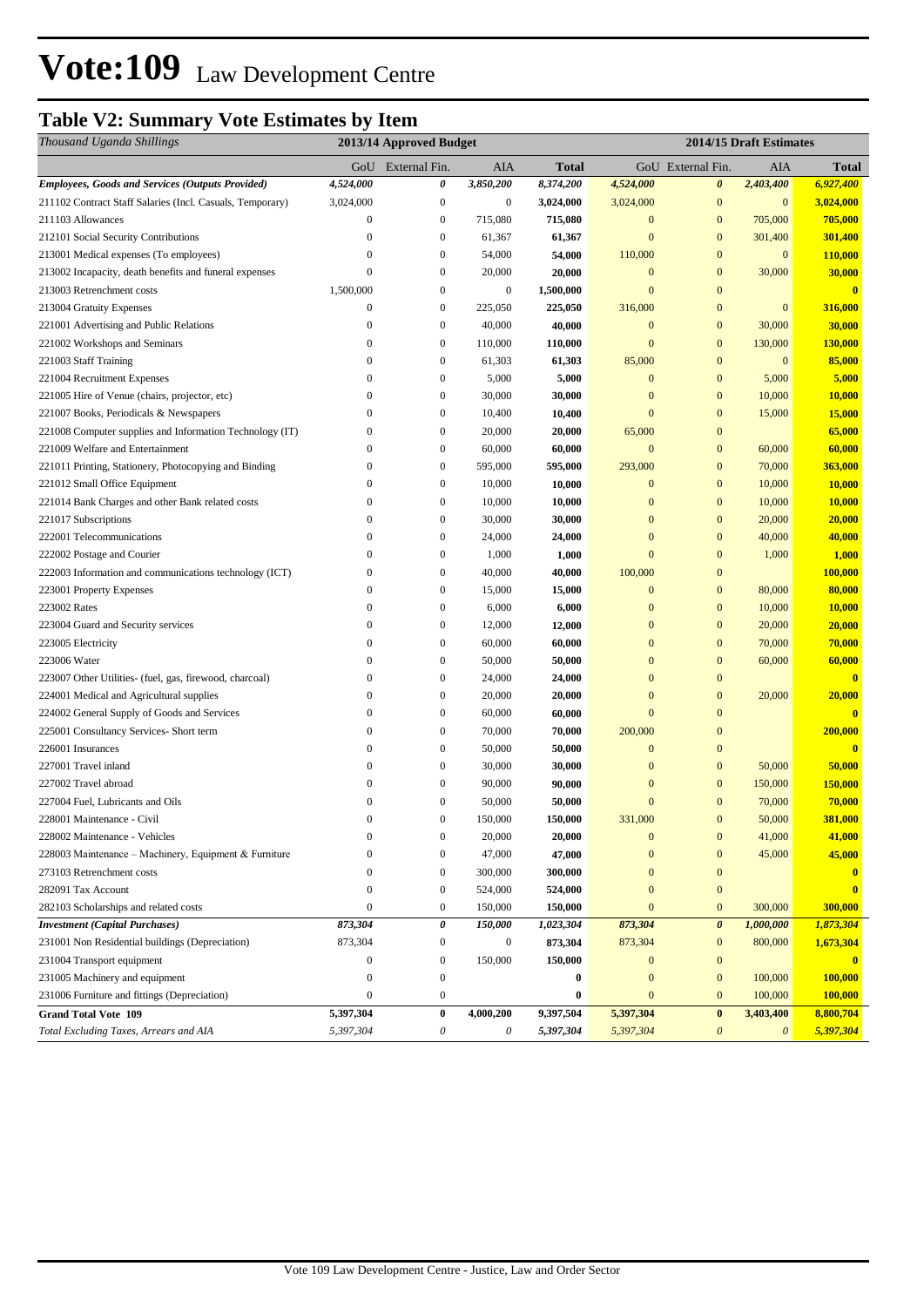# **Vote:109** Law Development Centre

## **Table V3: Detailed Estimates by Vote Function, Cost Centre, Output and Item**

### *Vote Function 1254 Legal Training*

#### *Recurrent Budget Estimates*

#### **Programme 01 Administration**

| Thousand Uganda Shillings                        | 2013/14 Approved Budget |                  |                  | 2014/15 Draft Estimates |                  |                  |                  |                  |
|--------------------------------------------------|-------------------------|------------------|------------------|-------------------------|------------------|------------------|------------------|------------------|
| <b>Outputs Provided</b>                          | Wage                    | Non-Wage         | AIA              | <b>Total</b>            | Wage             | Non Wage         | AIA              | <b>Total</b>     |
| Output:125401 Legal Training                     |                         |                  |                  |                         |                  |                  |                  |                  |
| 211102 Contract Staff Salaries (Incl. Casuals, T | 1,088,571               | $\boldsymbol{0}$ | $\boldsymbol{0}$ | 1,088,571               | 964,909          | $\mathbf{0}$     | $\mathbf{0}$     | 964,909          |
| 211103 Allowances                                | $\boldsymbol{0}$        | $\boldsymbol{0}$ | 549,580          | 549,580                 | $\mathbf{0}$     | $\bf{0}$         | 270,000          | 270,000          |
| 212101 Social Security Contributions             | $\boldsymbol{0}$        | $\boldsymbol{0}$ | 20,000           | 20,000                  | $\mathbf{0}$     | $\mathbf{0}$     | 126,364          | 126,364          |
| 213001 Medical expenses (To employees)           | $\boldsymbol{0}$        | $\boldsymbol{0}$ | 30,000           | 30,000                  | $\mathbf{0}$     | 50,000           | $\mathbf{0}$     | 50,000           |
| 213002 Incapacity, death benefits and funeral e  | $\boldsymbol{0}$        | $\boldsymbol{0}$ | $\boldsymbol{0}$ | $\bf{0}$                | $\mathbf{0}$     | $\bf{0}$         | 20,000           | 20,000           |
| 213004 Gratuity Expenses                         | $\mathbf{0}$            | $\boldsymbol{0}$ | 105,050          | 105,050                 | $\mathbf{0}$     | 113,320          | $\boldsymbol{0}$ | 113,320          |
| 221001 Advertising and Public Relations          | $\boldsymbol{0}$        | $\boldsymbol{0}$ | 10,000           | 10,000                  | $\mathbf{0}$     | $\boldsymbol{0}$ | 10,000           | 10,000           |
| 221002 Workshops and Seminars                    | $\boldsymbol{0}$        | $\boldsymbol{0}$ | 20,000           | 20,000                  | $\mathbf{0}$     | $\boldsymbol{0}$ | 20,000           | 20,000           |
| 221003 Staff Training                            | $\boldsymbol{0}$        | $\boldsymbol{0}$ | 14,000           | 14,000                  | $\mathbf{0}$     | 40,000           | $\mathbf{0}$     | 40,000           |
| 221007 Books, Periodicals & Newspapers           | $\boldsymbol{0}$        | $\boldsymbol{0}$ | 5,000            | 5,000                   | $\mathbf{0}$     | $\boldsymbol{0}$ | 9,000            | 9,000            |
| 221008 Computer supplies and Information Tec     | $\mathbf{0}$            | $\boldsymbol{0}$ | 10,000           | 10,000                  | $\mathbf{0}$     | 55,000           | $\mathbf{0}$     | 55,000           |
| 221011 Printing, Stationery, Photocopying and    | $\boldsymbol{0}$        | $\boldsymbol{0}$ | 150,000          | 150,000                 | $\mathbf{0}$     | 139,976          | $\mathbf{0}$     | 139,976          |
| 221012 Small Office Equipment                    | $\boldsymbol{0}$        | $\boldsymbol{0}$ | 3,000            | 3,000                   | $\mathbf{0}$     | $\bf{0}$         | 3,000            | 3,000            |
| 221014 Bank Charges and other Bank related c     | $\boldsymbol{0}$        | $\boldsymbol{0}$ | 10,000           | 10,000                  | $\mathbf{0}$     | $\boldsymbol{0}$ | 10,000           | 10,000           |
| 221017 Subscriptions                             | $\mathbf{0}$            | $\boldsymbol{0}$ | 25,000           | 25,000                  | $\mathbf{0}$     | $\boldsymbol{0}$ | 18,000           | <b>18,000</b>    |
| 222001 Telecommunications                        | $\boldsymbol{0}$        | $\boldsymbol{0}$ | 10,000           | 10,000                  | $\mathbf{0}$     | $\boldsymbol{0}$ | 15,000           | 15,000           |
| 222003 Information and communications techn      | $\boldsymbol{0}$        | $\boldsymbol{0}$ | 25,000           | 25,000                  | $\mathbf{0}$     | $\boldsymbol{0}$ | $\mathbf{0}$     | $\mathbf{0}$     |
| 223005 Electricity                               | $\boldsymbol{0}$        | $\boldsymbol{0}$ | 40,000           | 40,000                  | $\mathbf{0}$     | $\boldsymbol{0}$ | 50,000           | 50,000           |
| 223006 Water                                     | $\boldsymbol{0}$        | $\boldsymbol{0}$ | 40,000           | 40,000                  | $\mathbf{0}$     | $\boldsymbol{0}$ | 40,000           | 40,000           |
| 224001 Medical and Agricultural supplies         | $\boldsymbol{0}$        | $\boldsymbol{0}$ | 20,000           | 20,000                  | $\mathbf{0}$     | $\mathbf{0}$     | 20,000           | 20,000           |
| 225001 Consultancy Services- Short term          | $\boldsymbol{0}$        | $\boldsymbol{0}$ | 30,000           | 30,000                  | $\mathbf{0}$     | 200,000          | $\boldsymbol{0}$ | 200,000          |
| 227001 Travel inland                             | $\boldsymbol{0}$        | $\boldsymbol{0}$ | 20,000           | 20,000                  | $\mathbf{0}$     | $\boldsymbol{0}$ | 50,000           | 50,000           |
| 227004 Fuel, Lubricants and Oils                 | $\boldsymbol{0}$        | $\boldsymbol{0}$ | $\boldsymbol{0}$ | $\bf{0}$                | $\mathbf{0}$     | $\boldsymbol{0}$ | 70,000           | 70,000           |
| 228001 Maintenance - Civil                       | $\boldsymbol{0}$        | $\boldsymbol{0}$ | $\boldsymbol{0}$ | $\bf{0}$                | $\mathbf{0}$     | 215,024          | $\boldsymbol{0}$ | 215,024          |
| 228003 Maintenance - Machinery, Equipment        | $\mathbf{0}$            | $\boldsymbol{0}$ | 30,000           | 30,000                  | $\mathbf{0}$     | $\boldsymbol{0}$ | 30,000           | 30,000           |
| 282103 Scholarships and related costs            | $\boldsymbol{0}$        | $\boldsymbol{0}$ | 150,000          | 150,000                 | $\mathbf{0}$     | $\boldsymbol{0}$ | 300,000          | 300,000          |
| Total Cost of Output 125401:                     | 1,088,571               | 0                | 1,316,630        | 2,405,201               | 964,909          | 813,320          | 1,061,364        | 2,839,593        |
| Output:125402 Law Reporting                      |                         |                  |                  |                         |                  |                  |                  |                  |
| 211102 Contract Staff Salaries (Incl. Casuals, T | 124,235                 | $\boldsymbol{0}$ | $\boldsymbol{0}$ | 124,235                 | 102,955          | $\bf{0}$         | $\mathbf{0}$     | 102,955          |
| 211103 Allowances                                | $\boldsymbol{0}$        | $\boldsymbol{0}$ | 5,000            | 5,000                   | $\mathbf{0}$     | $\bf{0}$         | 8,500            | 8,500            |
| 212101 Social Security Contributions             | $\boldsymbol{0}$        | $\boldsymbol{0}$ | 4,500            | 4,500                   | $\mathbf{0}$     | $\boldsymbol{0}$ | 11,425           | 11,425           |
| 213001 Medical expenses (To employees)           | $\boldsymbol{0}$        | $\boldsymbol{0}$ | 4,000            | 4,000                   | $\mathbf{0}$     | 10,000           | $\boldsymbol{0}$ | 10,000           |
| 213004 Gratuity Expenses                         | $\boldsymbol{0}$        | $\boldsymbol{0}$ | 20,000           | 20,000                  | $\mathbf{0}$     | 20,880           | $\mathbf{0}$     | 20,880           |
| 221002 Workshops and Seminars                    | $\overline{0}$          | $\boldsymbol{0}$ | 20,000           | 20,000                  | $\mathbf{0}$     | $\mathbf{0}$     | 10,000           | 10,000           |
| 221003 Staff Training                            | $\boldsymbol{0}$        | $\boldsymbol{0}$ | 2,000            | 2,000                   | $\boldsymbol{0}$ | 15,000           | $\boldsymbol{0}$ | 15,000           |
| 221007 Books, Periodicals & Newspapers           | $\boldsymbol{0}$        | $\boldsymbol{0}$ | 500              | 500                     | $\mathbf{0}$     | $\boldsymbol{0}$ | $\mathbf{0}$     | $\mathbf{0}$     |
| 221008 Computer supplies and Information Tec     | $\boldsymbol{0}$        | $\boldsymbol{0}$ | 2,000            | 2,000                   | $\boldsymbol{0}$ | 3,000            | $\mathbf{0}$     | 3,000            |
| 221011 Printing, Stationery, Photocopying and    | $\boldsymbol{0}$        | $\boldsymbol{0}$ | 20,000           | 20,000                  | $\mathbf{0}$     | $\bf{0}$         | 30,000           | 30,000           |
| 221012 Small Office Equipment                    | $\boldsymbol{0}$        | $\boldsymbol{0}$ | 1,000            | 1,000                   | $\mathbf{0}$     | $\bf{0}$         | 1,000            | 1,000            |
| 222001 Telecommunications                        | $\boldsymbol{0}$        | $\boldsymbol{0}$ | 2,000            | 2,000                   | $\mathbf{0}$     | $\bf{0}$         | 2,000            | 2,000            |
| 222003 Information and communications techn      | $\boldsymbol{0}$        | $\boldsymbol{0}$ | 2,000            | 2,000                   | $\mathbf{0}$     | $\bf{0}$         | $\mathbf{0}$     | $\mathbf{0}$     |
| 228003 Maintenance - Machinery, Equipment        | $\boldsymbol{0}$        | $\boldsymbol{0}$ | 8,000            | 8,000                   | $\mathbf{0}$     | $\bf{0}$         | 1,000            | 1,000            |
| Total Cost of Output 125402:                     | 124,235                 | 0                | 91,000           | 215,235                 | 102,955          | 48,880           | 63,925           | 215,760          |
| Output:125403 Research                           |                         |                  |                  |                         |                  |                  |                  |                  |
| 211102 Contract Staff Salaries (Incl. Casuals, T | 65,991                  | $\boldsymbol{0}$ | $\boldsymbol{0}$ | 65,991                  | 68,636           | $\bf{0}$         | $\mathbf{0}$     | 68,636           |
| 211103 Allowances                                | $\boldsymbol{0}$        | $\boldsymbol{0}$ | 10,900           | 10,900                  | $\mathbf{0}$     | $\bf{0}$         | 16,000           | 16,000           |
| 212101 Social Security Contributions             | $\boldsymbol{0}$        | $\boldsymbol{0}$ | 4,500            | 4,500                   | $\mathbf{0}$     | $\boldsymbol{0}$ | 6,600            | 6,600            |
| 213001 Medical expenses (To employees)           | $\boldsymbol{0}$        | $\boldsymbol{0}$ | 10,000           | 10,000                  | $\boldsymbol{0}$ | 10,000           | $\mathbf{0}$     | 10,000           |
| 213004 Gratuity Expenses                         | $\boldsymbol{0}$        | $\boldsymbol{0}$ | $\boldsymbol{0}$ | $\bf{0}$                | $\boldsymbol{0}$ | 10,300           | $\boldsymbol{0}$ | 10,300           |
| 221002 Workshops and Seminars                    | $\boldsymbol{0}$        | $\boldsymbol{0}$ | 5,000            | 5,000                   | $\mathbf{0}$     | $\bf{0}$         | 5,000            | 5,000            |
| 221003 Staff Training                            | $\boldsymbol{0}$        | $\boldsymbol{0}$ | 2,000            | 2,000                   | $\boldsymbol{0}$ | 15,000           | $\bf{0}$         | 15,000           |
| 221007 Books, Periodicals & Newspapers           | $\boldsymbol{0}$        | $\boldsymbol{0}$ | 400              | 400                     | $\boldsymbol{0}$ | $\bf{0}$         | $\boldsymbol{0}$ | $\boldsymbol{0}$ |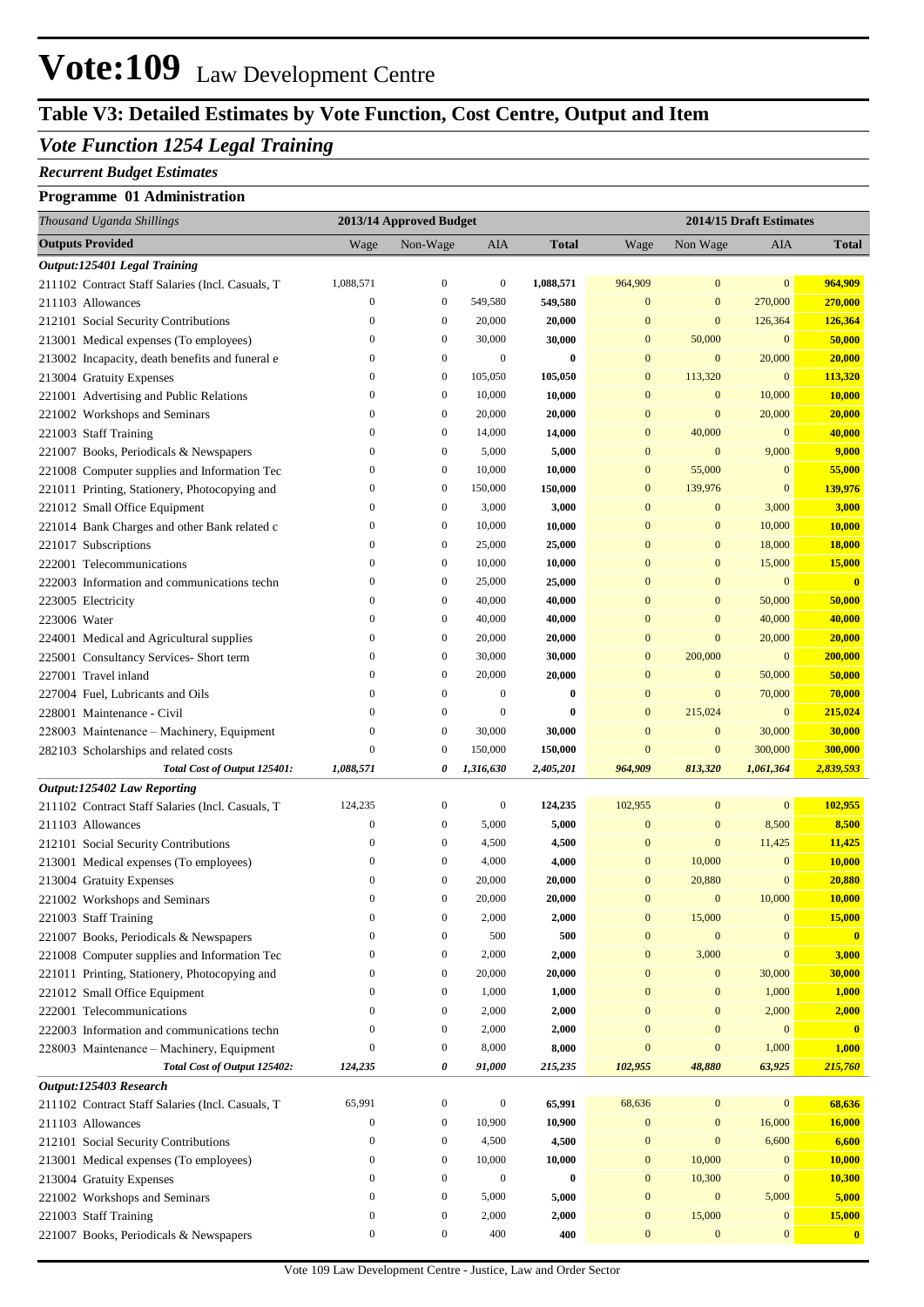# **Vote:109** Law Development Centre

## **Table V3: Detailed Estimates by Vote Function, Cost Centre, Output and Item**

## *Vote Function 1254 Legal Training*

### **Programme 01 Administration**

| Thousand Uganda Shillings                         | 2013/14 Approved Budget |                  |                  |              | 2014/15 Draft Estimates |                  |                  |                         |
|---------------------------------------------------|-------------------------|------------------|------------------|--------------|-------------------------|------------------|------------------|-------------------------|
| <b>Outputs Provided</b>                           | Wage                    | Non-Wage         | AIA              | <b>Total</b> | Wage                    | Non Wage         | AIA              | <b>Total</b>            |
| 221008 Computer supplies and Information Tec      | $\boldsymbol{0}$        | $\bf{0}$         | 2,000            | 2,000        | $\mathbf{0}$            | 2,000            | $\bf{0}$         | 2,000                   |
| 221011 Printing, Stationery, Photocopying and     | $\boldsymbol{0}$        | $\boldsymbol{0}$ | 30,000           | 30,000       | $\mathbf{0}$            | $\bf{0}$         | 30,000           | 30,000                  |
| 221012 Small Office Equipment                     | $\bf{0}$                | $\boldsymbol{0}$ | 1,000            | 1,000        | $\bf{0}$                | $\bf{0}$         | 1,000            | 1,000                   |
| 222001 Telecommunications                         | $\boldsymbol{0}$        | $\boldsymbol{0}$ | 1,000            | 1,000        | $\bf{0}$                | $\boldsymbol{0}$ | 1,000            | <b>1,000</b>            |
| 222003 Information and communications techn       | $\boldsymbol{0}$        | $\boldsymbol{0}$ | 5,000            | 5,000        | $\mathbf{0}$            | $\mathbf{0}$     | $\mathbf{0}$     | $\mathbf{0}$            |
| 228003 Maintenance - Machinery, Equipment         | $\bf{0}$                | $\boldsymbol{0}$ | 2,000            | 2,000        | $\mathbf{0}$            | $\mathbf{0}$     | 2,000            | 2,000                   |
| Total Cost of Output 125403:                      | 65,991                  | 0                | 73,800           | 139,791      | 68,636                  | 37,300           | 61,600           | 167,536                 |
| <b>Output:125404 Community Legal Services</b>     |                         |                  |                  |              |                         |                  |                  |                         |
| 211102 Contract Staff Salaries (Incl. Casuals, T  | 124,235                 | $\boldsymbol{0}$ | $\boldsymbol{0}$ | 124,235      | 102,955                 | $\bf{0}$         | $\mathbf{0}$     | 102,955                 |
| 211103 Allowances                                 | $\boldsymbol{0}$        | $\mathbf{0}$     | 5,000            | 5,000        | $\mathbf{0}$            | $\bf{0}$         | 12,000           | 12,000                  |
| 212101 Social Security Contributions              | $\bf{0}$                | $\boldsymbol{0}$ | 5,000            | 5,000        | $\mathbf{0}$            | $\mathbf{0}$     | 12,425           | 12,425                  |
| 213001 Medical expenses (To employees)            | $\bf{0}$                | $\boldsymbol{0}$ | 10,000           | 10,000       | $\mathbf{0}$            | 10,000           | $\mathbf{0}$     | 10,000                  |
| 213004 Gratuity Expenses                          | $\bf{0}$                | $\boldsymbol{0}$ | $\boldsymbol{0}$ | $\bf{0}$     | $\mathbf{0}$            | 35,000           | $\mathbf{0}$     | 35,000                  |
| 221002 Workshops and Seminars                     | $\bf{0}$                | $\mathbf{0}$     | 5,000            | 5,000        | $\mathbf{0}$            | $\boldsymbol{0}$ | $\mathbf{0}$     | $\mathbf{0}$            |
| 221003 Staff Training                             | $\bf{0}$                | $\boldsymbol{0}$ | 2,000            | 2,000        | $\mathbf{0}$            | 15,000           | $\mathbf{0}$     | 15,000                  |
| 221007 Books, Periodicals & Newspapers            | $\bf{0}$                | $\mathbf{0}$     | 500              | 500          | $\mathbf{0}$            | $\boldsymbol{0}$ | 500              | 500                     |
| 221008 Computer supplies and Information Tec      | $\bf{0}$                | $\boldsymbol{0}$ | 1,000            | 1,000        | $\mathbf{0}$            | 5,000            | $\mathbf{0}$     | 5,000                   |
| 221011 Printing, Stationery, Photocopying and     | $\bf{0}$                | $\boldsymbol{0}$ | 10,000           | 10,000       | $\mathbf{0}$            | $\bf{0}$         | 10,000           | 10,000                  |
| 221012 Small Office Equipment                     | $\bf{0}$                | $\boldsymbol{0}$ | 1,000            | 1,000        | $\mathbf{0}$            | $\mathbf{0}$     | 1,000            | 1,000                   |
| 222001 Telecommunications                         | $\mathbf{0}$            | $\boldsymbol{0}$ | 1,000            | 1,000        | $\mathbf{0}$            | $\bf{0}$         | 2,000            | 2,000                   |
| 222003 Information and communications techn       | $\bf{0}$                | $\boldsymbol{0}$ | 1,000            | 1,000        | $\mathbf{0}$            | $\mathbf{0}$     | $\mathbf{0}$     | $\overline{\mathbf{0}}$ |
| 228003 Maintenance - Machinery, Equipment         | $\mathbf{0}$            | $\boldsymbol{0}$ | 2,000            | 2,000        | $\bf{0}$                | $\mathbf{0}$     | 2,000            | 2,000                   |
| Total Cost of Output 125404:                      | 124,235                 | 0                | 43,500           | 167,735      | 102,955                 | 65,000           | 39,925           | 207,880                 |
| Output:125405 LDC Administrative Support Services |                         |                  |                  |              |                         |                  |                  |                         |
| 211102 Contract Staff Salaries (Incl. Casuals, T  | 1,620,967               | $\boldsymbol{0}$ | $\boldsymbol{0}$ | 1,620,967    | 1,784,545               | $\bf{0}$         | $\mathbf{0}$     | 1,784,545               |
| 211103 Allowances                                 | $\boldsymbol{0}$        | $\mathbf{0}$     | 144,600          | 144,600      | $\mathbf{0}$            | $\bf{0}$         | 398,500          | 398,500                 |
| 212101 Social Security Contributions              | $\bf{0}$                | $\mathbf{0}$     | 27,367           | 27,367       | $\mathbf{0}$            | $\mathbf{0}$     | 144,586          | 144,586                 |
| 213001 Medical expenses (To employees)            | $\bf{0}$                | $\boldsymbol{0}$ | $\boldsymbol{0}$ | $\bf{0}$     | $\mathbf{0}$            | 30,000           | $\mathbf{0}$     | 30,000                  |
| 213002 Incapacity, death benefits and funeral e   | $\bf{0}$                | $\mathbf{0}$     | 20,000           | 20,000       | $\mathbf{0}$            | $\boldsymbol{0}$ | 10,000           | 10,000                  |
| 213003 Retrenchment costs                         | $\bf{0}$                | 1,500,000        | $\boldsymbol{0}$ | 1,500,000    | $\mathbf{0}$            | $\mathbf{0}$     | $\mathbf{0}$     | $\mathbf{0}$            |
| 213004 Gratuity Expenses                          | $\bf{0}$                | $\boldsymbol{0}$ | 100,000          | 100,000      | $\mathbf{0}$            | 136,500          | $\boldsymbol{0}$ | 136,500                 |
| 221001 Advertising and Public Relations           | $\bf{0}$                | $\boldsymbol{0}$ | 30,000           | 30,000       | $\bf{0}$                | $\bf{0}$         | 20,000           | 20,000                  |
| 221002 Workshops and Seminars                     | $\mathbf{0}$            | $\mathbf{0}$     | 60,000           | 60,000       | $\bf{0}$                | $\mathbf{0}$     | 95,000           | 95,000                  |
| 221003 Staff Training                             | $\bf{0}$                | $\mathbf{0}$     | 41,303           | 41,303       | $\bf{0}$                | $\bf{0}$         | $\mathbf{0}$     | $\mathbf{0}$            |
| 221004 Recruitment Expenses                       | $\Omega$                | $\theta$         | 5,000            | 5,000        | $\Omega$                | $\mathbf{0}$     | 5,000            | 5,000                   |
| 221005 Hire of Venue (chairs, projector, etc)     | $\bf{0}$                | $\boldsymbol{0}$ | 30,000           | 30,000       | $\mathbf{0}$            | $\mathbf{0}$     | 10,000           | 10,000                  |
| 221007 Books, Periodicals & Newspapers            | $\boldsymbol{0}$        | $\mathbf{0}$     | 4,000            | 4,000        | $\bf{0}$                | $\mathbf{0}$     | 5,500            | 5,500                   |
| 221008 Computer supplies and Information Tec      | $\bf{0}$                | $\mathbf{0}$     | 5,000            | 5,000        | $\bf{0}$                | $\mathbf{0}$     | $\boldsymbol{0}$ | $\mathbf{0}$            |
| 221009 Welfare and Entertainment                  | $\bf{0}$                | $\boldsymbol{0}$ | 60,000           | 60,000       | $\boldsymbol{0}$        | $\bf{0}$         | 60,000           | 60,000                  |
| 221011 Printing, Stationery, Photocopying and     | $\bf{0}$                | $\mathbf{0}$     | 385,000          | 385,000      | $\mathbf{0}$            | 153,024          | $\mathbf{0}$     | 153,024                 |
| 221012 Small Office Equipment                     | $\bf{0}$                | $\mathbf{0}$     | 4,000            | 4,000        | $\mathbf{0}$            | $\mathbf{0}$     | 4,000            | 4,000                   |
| 221017 Subscriptions                              | $\bf{0}$                | $\mathbf{0}$     | 5,000            | 5,000        | $\mathbf{0}$            | $\bf{0}$         | 2,000            | 2,000                   |
| 222001 Telecommunications                         | $\bf{0}$                | $\boldsymbol{0}$ | 10,000           | 10,000       | $\bf{0}$                | $\bf{0}$         | 20,000           | 20,000                  |
| 222002 Postage and Courier                        | $\bf{0}$                | $\mathbf{0}$     | 1,000            | 1,000        | $\bf{0}$                | $\mathbf{0}$     | 1,000            | 1,000                   |
| 222003 Information and communications techn       | $\bf{0}$                | $\mathbf{0}$     | 7,000            | 7,000        | $\mathbf{0}$            | 100,000          | $\mathbf{0}$     | 100,000                 |
| 223001 Property Expenses                          | $\bf{0}$                | $\boldsymbol{0}$ | 15,000           | 15,000       | $\mathbf{0}$            | $\mathbf{0}$     | 80,000           | 80,000                  |
| 223002 Rates                                      | $\bf{0}$                | $\mathbf{0}$     | 6,000            | 6,000        | $\bf{0}$                | $\bf{0}$         | 10,000           | 10,000                  |
| 223004 Guard and Security services                | $\bf{0}$                | $\mathbf{0}$     | 12,000           | 12,000       | $\bf{0}$                | $\bf{0}$         | 20,000           | 20,000                  |
| 223005 Electricity                                | $\bf{0}$                | $\mathbf{0}$     | 20,000           | 20,000       | $\bf{0}$                | $\mathbf{0}$     | 20,000           | 20,000                  |
| 223006 Water                                      | $\bf{0}$                | $\bf{0}$         | 10,000           | 10,000       | $\bf{0}$                | $\bf{0}$         | 20,000           | 20,000                  |
| 223007 Other Utilities- (fuel, gas, firewood, cha | $\bf{0}$                | $\mathbf{0}$     | 24,000           | 24,000       | $\bf{0}$                | $\mathbf{0}$     | $\mathbf{0}$     | $\mathbf{0}$            |
| 224002 General Supply of Goods and Services       | $\bf{0}$                | $\mathbf{0}$     | 60,000           | 60,000       | $\bf{0}$                | $\bf{0}$         | $\mathbf{0}$     | $\mathbf{0}$            |
| 225001 Consultancy Services- Short term           | $\bf{0}$                | $\mathbf{0}$     | 40,000           | 40,000       | $\bf{0}$                | $\mathbf{0}$     | $\mathbf{0}$     | $\mathbf{0}$            |
| 226001 Insurances                                 | $\bf{0}$                | $\boldsymbol{0}$ | 50,000           | 50,000       | $\bf{0}$                | $\bf{0}$         | $\mathbf{0}$     | $\bf{0}$                |
| 227001 Travel inland                              | $\boldsymbol{0}$        | $\boldsymbol{0}$ | 10,000           | 10,000       | $\mathbf{0}$            | $\bf{0}$         | $\bf{0}$         | $\mathbf{0}$            |